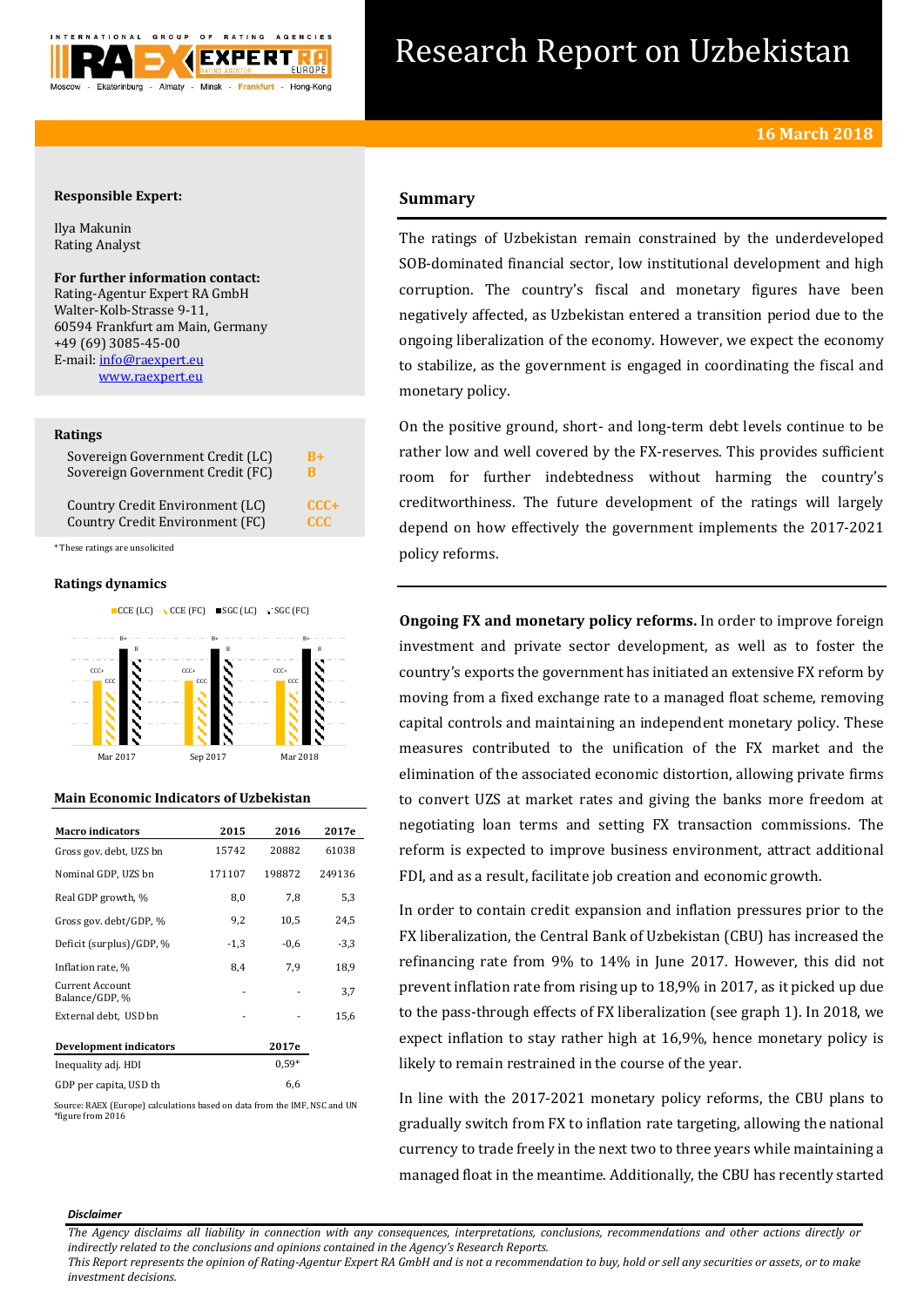

**Graph 1:** Inflation vs exchange rate dynamic



Source: RAEX (Europe) calculations based on data from the IMF and CBU





**Graph 3:** Government debt dynamics



Source: RAEX (Europe) calculations based on data from the IMF

reporting to the parliament directly, and is expected to gain further independence, which is essential for the monetary policy's transition to inflation targeting. Ultimately, monetary policy effectiveness will largely depend on how effectively the aforementioned policy reforms are implemented.

**Effective countercyclical fiscal policy.** Uzbekistan's countercyclical fiscal policy largely offset the impact of the unfavorable external environment, mainly characterized by declining world commodity prices through 2013-2016 and weaker performance of Russia and China (two of the country's main trade partners). This contributed to create buffers, which prevented a sharp contraction of output as GDP growth rate remained positive in 2016 at 7,8%, only 0,1p.p. below the 2015 figure. Growth is likely to be weaker at around 5,3% in 2017 following the adjustments to the recent UZS devaluation and we expect this figure to stay at around 5% in 2018 in spite of a solid domestic demand and the economic recovery of Uzbekistan's main trading partners (see graph 2).

Fiscal deficit has increased further by 2,7p.p. y-o-y up to 3,3% of GDP in 2017 mainly due to increased fiscal expenditure associated with the FX liberalization reform, as significant additional lending and bank recapitalization was required. In 2018, the fiscal deficit is set to narrow to around 1,3% of GDP (see graph 2) as the government is planning to restrain fiscal expenditure and collect additional revenue from improved tax administration and increased commodity prices in the course of the year. In 2018, a number of deep structural reforms are likely to take place as the government is urged by international organizations to improve the institutional stance of the country. One of the major revisions would be done in the tax legislation which impedes the creation of specialized businesses (important for the value chain of production) as a result of turnover taxation<sup>1</sup> rather than VAT deductibility for smaller businesses. Additionally, the tax system tends to hinder larger businesses, thus discouraging companies from growing beyond a certain size. We anticipate that, if such reforms are instrumented, they could have a positive impact in the rating assessment of the country.

**Low debt load, but expected to increase.** Debt figures have substantially worsened, however remained favorable with gross government debt standing at around 24,5% of GDP and 77,5% of budget revenues in 2017 (see graph 3). Short-term debt remains historically low at around 1% of GDP and 3,2% of budget revenues. This, combined with a substantial

<sup>1</sup> A turnover tax is similar to VAT, with the difference that it taxes intermediate and possibly capital goods. It is an indirect tax, typically on an ad valorem basis, applicable to a production process or stage.

## *Disclaimer*

 $\overline{a}$ 

*The Agency disclaims all liability in connection with any consequences, interpretations, conclusions, recommendations and other actions directly or indirectly related to the conclusions and opinions contained in the Agency's Research Reports. This Report represents the opinion of Rating-Agentur Expert RA GmbH and is not a recommendation to buy, hold or sell any securities or assets, or to make investment decisions.*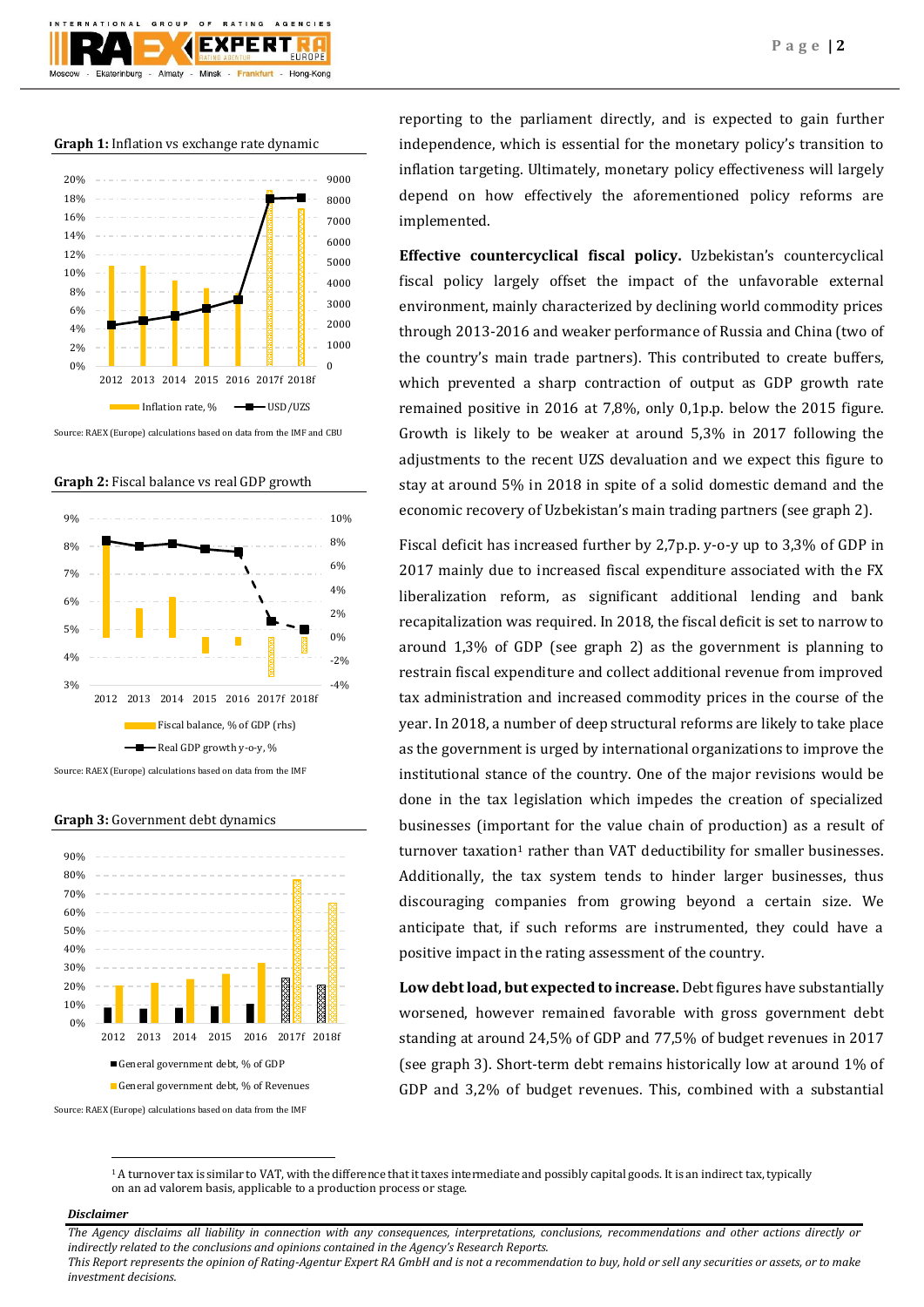

**Graph 4:** Financial sector dynamics



Source: RAEX (Europe) calculations based on data from the IMF and CBU



**Graph 5:** Banking sector structure

Source: RAEX (Europe) calculations based on data from the CBU

Source: RAEX (Europe) calculations based on data from the CBU and WB 0,0% 0,2% 0,4% 0,6% 0,8% 1,0% 1,2% 1,4% 10% 10% 11% 11% 12% 12% 13% 13% 2012 2013 2014 2015 2016 2017 Bank capital to asset ratio, % Distressed loans, % of total loans (rhs)

**Graph 6:** Banking sector indicators

amount of FX reserves at more than 90x of short-term debt, reflects the reduced credit risks of the country.

Job creation is one of the key drivers of economic development for Uzbekistan, as the amount of working-age population has been increasing rapidly in the past two decades. The government, therefore, would need to use this demographic window of opportunity and continue financing internal production and infrastructure projects for which additional sovereign debt financing will be required. Hence, Uzbekistan is planning to issue its first Eurobond in 2018, which is designed to set a benchmark to corporate entities, making them more willing for international fundraising and expanding their businesses.

**Financial sector depends on government finance.** The recent FX liberalization resulted in a sharp increase in bank's assets and private credit volumes relative to GDP by around 24,6p.p. and 17,9p.p. to around 70% and 44% in 2017 respectively (see graph 4). However, the financial system, dominated by low-in-scale banking sector, remains underdeveloped, failing to facilitate sufficient intermediation in the economy. State owned banks, dominating the sector (see graph 5), and effectively serving as an active public spending tool, channel state funds to large export-oriented and manufacturing firms and generally fail to reach small and medium-sized enterprises. Resulted high concentration of bank's assets and persistent receipt of public funding by major SOBs remain a concern and may lead to vulnerabilities.

Nevertheless, according the CBU, the sector stays solid and well-buffered with NPLs at 1,2% of total loans and capital to assets ratio at 12,4% in 2017 (see graph 6). Banks have received liquidity and capitalization support prior to the FX liberalization reform in the mid-2017 and are expected to be supported further if difficulties arise.

**Institutional development and credit climate** Despite the recent steps towards greater transparency, institutional development remains limited and Uzbekistan's perception of corruption stays ranked 157<sup>th</sup> out of 180 countries in the world. The country is characterised by a diminished rule of law and government effectiveness. This may harm the country's plan to promote international trade and FDI and, as a consequence, may affect the materialization of the 2017-2021 development strategy. Uzbekistan remains one of the most undeveloped countries amongst the CCA peers<sup>2</sup> as shown by the low level of GDP per capita, estimated at USD 6 910 in 2017, and an HDI index of 0,59 in 2016 (see graph 7).

<sup>2</sup> Here Caucasus and Central Asia (CCA) oil exporters: Azerbaijan, Kazakhstan, Turkmenistan, and Uzbekistan.

## *Disclaimer*

1

*The Agency disclaims all liability in connection with any consequences, interpretations, conclusions, recommendations and other actions directly or indirectly related to the conclusions and opinions contained in the Agency's Research Reports. This Report represents the opinion of Rating-Agentur Expert RA GmbH and is not a recommendation to buy, hold or sell any securities or assets, or to make investment decisions.*